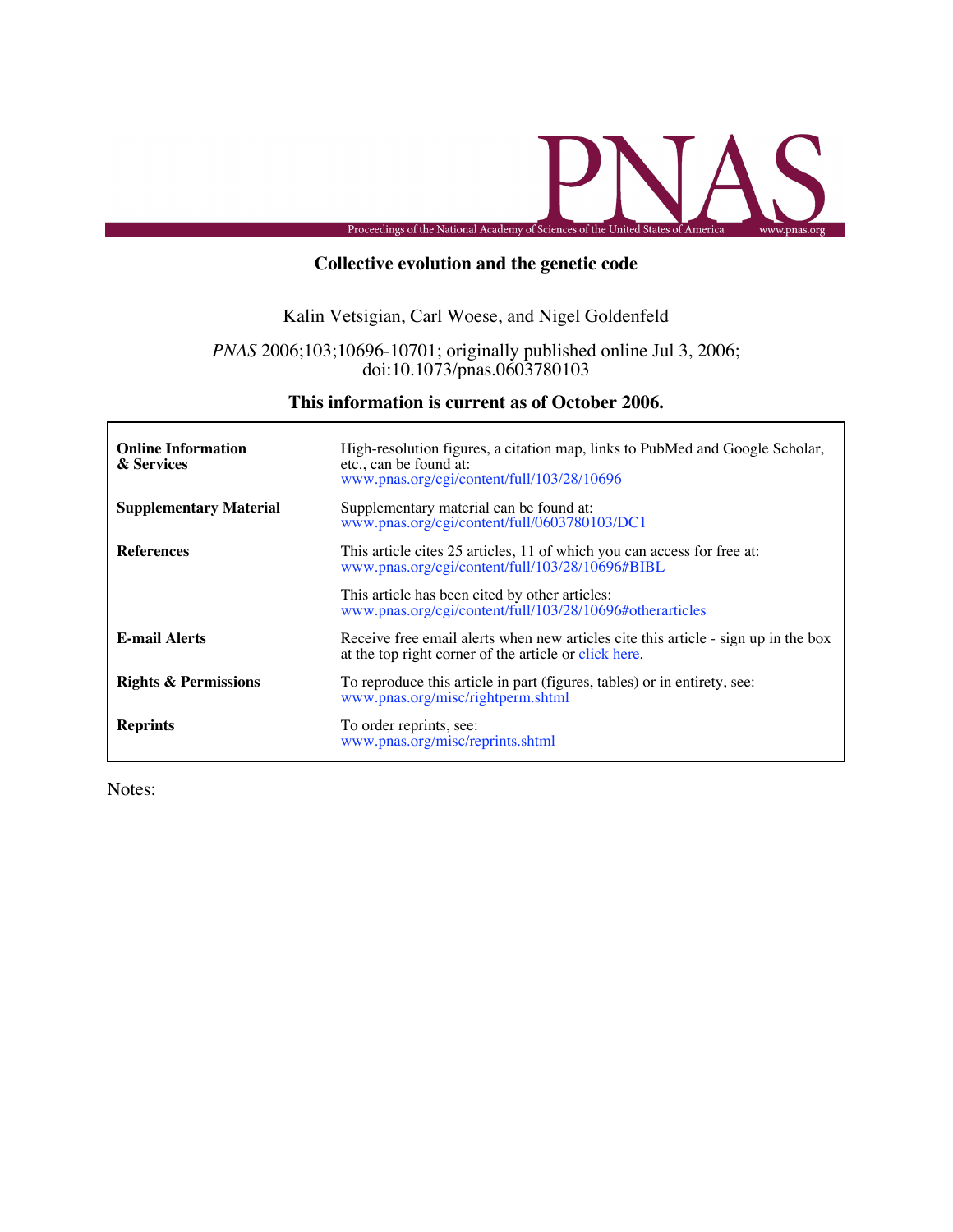# **Collective evolution and the genetic code**

**Kalin Vetsigian\*, Carl Woese†‡§, and Nigel Goldenfeld\*‡¶**

Departments of \*Physics and †Microbiology and ‡Institute for Genomic Biology, University of Illinois at Urbana–Champaign, Urbana, IL 61801

Contributed by Carl Woese, May 16, 2006

**A dynamical theory for the evolution of the genetic code is presented, which accounts for its universality and optimality. The central concept is that a variety of collective, but non-Darwinian, mechanisms likely to be present in early communal life generically lead to refinement and selection of innovation-sharing protocols, such as the genetic code. Our proposal is illustrated by using a simplified computer model and placed within the context of a sequence of transitions that early life may have made, before the emergence of vertical descent.**

horizontal gene transfer

The genetic code could well be optimized to a greater extent than anything else in biology and yet is generally regarded as the biological element least capable of evolving.

There would seem to be four reasons for this paradoxical situation, all of which reflect the reductionist molecular perspective that so shaped biological thought throughout the 20th century. First, the basic explanation of gene expression appears to lie in its *evolution*, and not primarily in the specific structural or stereochemical considerations that are sufficient to account for gene replication. Second, the problem's motto, ''genetic code,'' is a misnomer that makes the codon table the defining issue of gene expression. A satisfactory level of understanding of the gene should provide a unifying account of replication and expression as two sides of the same coin. The genetic code is merely the linkage between these two facets. Thus, and thirdly, the assumption that the code and the decoding mechanism are separate problems, individually solvable, is a reductionist fallacy that serves to deny the fundamental biological nature of the problem. Finally, the evolutionary dynamic that gave rise to translation is undoubtedly non-Darwinian, to most an unthinkable notion that we now need to entertain seriously. These four considerations structure the approach we take in this article.

To this point in time, biologists have seen the universality of the code as either a manifestation of the Doctrine of Common Descent or simply as a ''frozen accident.'' Viewing universality as following from common descent renders unthinkable the notion explored here that a universal code may be a necessary precondition for common ancestry, indeed even for life as we know it. We will argue in this article [a maturation of the earlier concept of the progenote (1)] that the very fact of the code's evolvability, together with the details of its internal structure, provides strong clues to the nature of early life, and in particular its essential communal character (2).

Beyond the code's universality we have very few clues to guide us in trying to understand its evolution and that of the underlying decoding mechanism. The principal ones again are properties of the code itself; specifically, the obvious structure of the codon table. The table possesses (at least) two types of order: synonym order and relatedness order. The first is the relatedness of codons assigned to the same amino acid; the second is the relatedness of codons assigned to related amino acids. Relatedness among the amino acids is context-dependent and in the context of the codon table could *a priori* reflect almost anything about the amino acids: their various properties, either individually or in combination; the several macromolecular contexts in which they are found, such as protein structure, the translation mechanism, and the evolution of translation; or the pretranslational context of the so-called RNA world. Although we do not know what defines amino acid ''similarity'' in the case of the code,we do knowone particular amino acid measure that seems to express it quite remarkably in the coding context. That measure is amino acid polar requirement (3–5). Although the relatedness order of the code is marginally evident from simple inspection of the codon table  $(3, 4, 6-8)$ , it is pronounced when the amino acids are represented by their respective polar requirements (4).

A major advance was provided by computer simulation studies (9–14) of the relatedness ordering of the amino acids over the codon table, which showed that the code is indeed relationally ordered and moreover is optimized to near the maximum extent possible. Compared with randomly generated codes, the canonical code is''one in a million'' when the relatedness measure isthe polar requirement. No other amino acid measure is known to possess this characteristic (14) (in our opinion, the significance of this observation has not been adequately recognized or pursued). These precisely defined relatedness constraints in the codon table were unexpected and still cry out for explanation.

As far as interpretation goes, the optimal aspect of the genetic code is surely a reflection of the last aspect of the coding problem that needs to be brought into consideration: namely, the precision or biological specificity with which translation functions. Precision, along with every aspect of the genetic code, needs to be understood as part of an evolutionary process. We would contend that at early stages in cellular evolution, ambiguous translation was tolerated (there being no alternative) and was an important and essential part of the evolutionary dynamic (see below). What we imply by ambiguity here is inherent in the concept of group codon assignments, where a group of related codons is assigned as a whole to a corresponding group of related amino acids (3). From this flows the concept of a ''statistical protein,'' wherein a given gene can be translated not into a unique protein but instead into a family of related protein sequences. Note that we do not say that these are an approximation to a perfect translation of the gene, thereby implying that these sequences are in some sense erroneous. Early life did not require a refined level of tolerance, and so there was no need for a perfect translation. Ambiguity is therefore not the same thing as ''error.''

The phylogenetic expression of ambiguity is reticulate evolution. In reticulate evolution, there is no unique notion of genealogical descent: genetic content can be distributed collectively. Accordingly, as we now turn the emphasis away from the documentation of the static features of the genetic code and toward their evolutionary origins, we must necessarily invoke an evolutionary dynamic distinct from that identified originally by Darwin. This dynamic can be seen as a kind of biological game in which both the players and the rules of play are unfamiliar, at least in the non-microbial world. The players are cell-like entities still in early stages of their evolutions. The evolutionary dynamic (the ''rules'') involves communal descent. The key element in this dynamic is innovationsharing, an evolutionary protocol whereby descent with variation

Conflict of interest statement: No conflicts declared.

Abbreviations: CIP, competition between innovation pools; HGT, horizontal gene transfer.

<sup>§</sup>To whom correspondence may be addressed. E-mail: carl@ninja.life.uiuc.edu.

<sup>¶</sup>To whom correspondence may be addressed at: Department of Physics and Institute for Genomic Biology, University of Illinois at Urbana–Champaign, 1110 West Green Street, Urbana, IL 61801. E-mail: nigel@uiuc.edu.

<sup>©</sup> 2006 by The National Academy of Sciences of the USA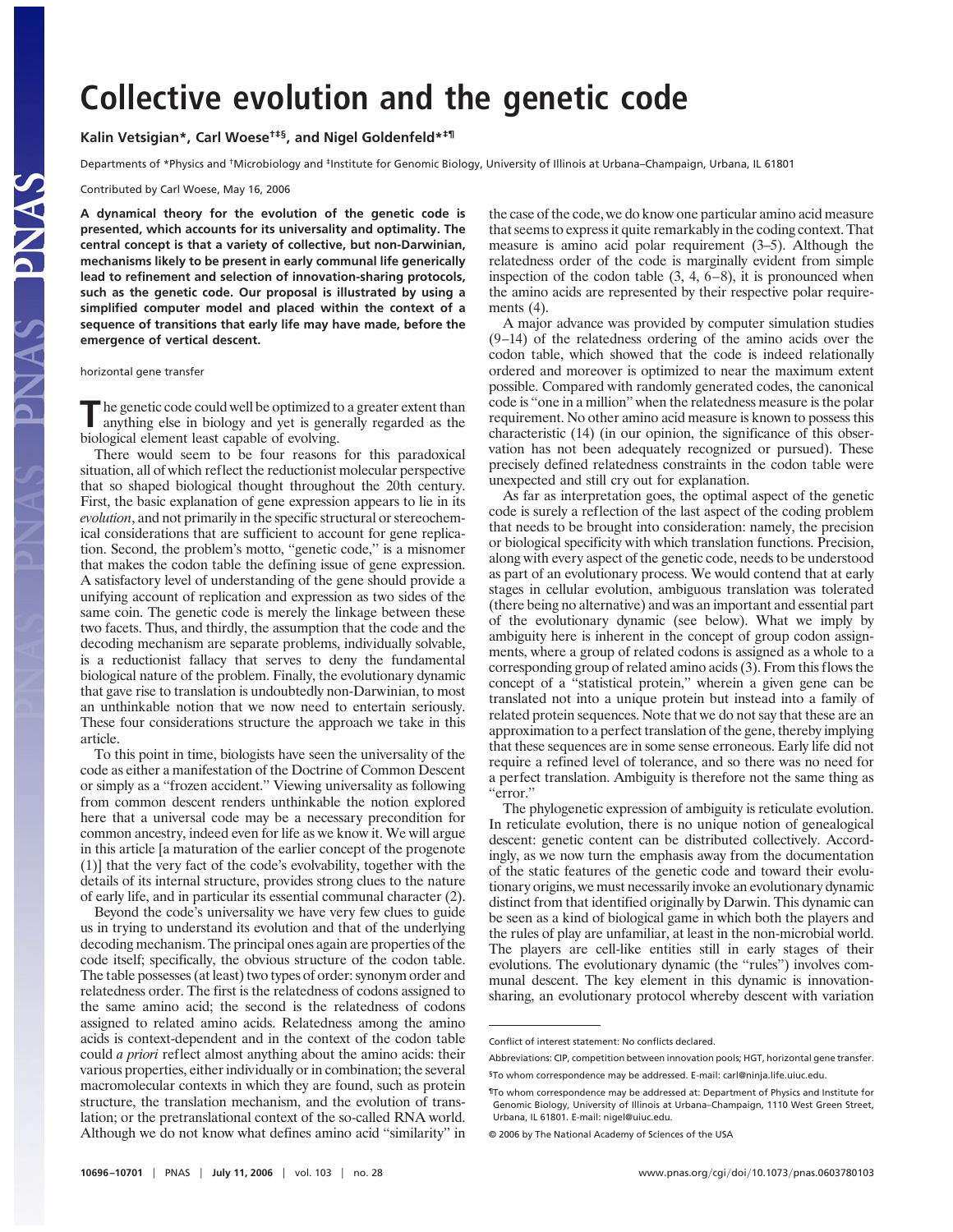from one ''generation'' to the next is not genealogically traceable but is a descent of a cellular community as a whole. Even if an organismal ancestrywere to some extent traceable, itwould have no significance, because it is the community as a unit, not the individual organismal lineages therein, that varies in descent.

The purpose of this article is to show that evolvability, universality, and optimality can all be understood naturally and comprehensively, but not within a framework of strictly vertical evolution. Specifically, we will herein model the evolution of translation, the codon table, the constraints therein, the universality of the code, and the decoding mechanism, not as a sum of parts but as a whole. The central conjecture in our model is that innovation-sharing, which involves horizontal transfer of genes and perhaps other complex elements among the evolving entities [a dynamic far more rampant and pervasive than our current perception of horizontal gene transfer (HGT)], is required to bring the evolving translation apparatus, its code, and by implication the cell itself to their current condition.

ANA.

Our point of view alleviates the need for any assumption of a unique common ancestor. We argue that the universality of the code is a generic consequence of early communal evolution mediated by HGT, and that HGT enhances optimality. Our arguments are backed up by computer simulation studies, which are necessary to probe the complex interactions between the variety of collective mechanisms that we shall present. We show that there are virtuous cycles of cooperativity: (*i*) the more similar the genetic codes, the greater the intensity of HGT, and the stronger the tendency for codes to become more similar; and (*ii*) HGT helps the codes to optimize, and optimization enforces universality and compatibility between translational machineries. These cooperative dynamics arise because of the dual role played by the genetic code: it is not only a protocol for encoding amino acid sequences in the genome but also an innovation-sharing protocol. Here, we identify two synergistically interacting mechanisms for the emergence of a universal innovation-sharing protocol: dynamic competition between protocols favoring the popular ones and effective attraction of codes due to exchange of protein coding regions.

If Darwin had been a microbiologist, he surely would not have pictured a ''struggle'' for existence as ''red in tooth and claw.'' Our view of competition in a communal world as a dynamical process is very different from the widely understood notion of Darwinian evolution. ''Survival of the fittest'' literally implies that there can only be one winner from the forces of selection, whereas in a communal world, the entire distributed community benefits and its structure becomes modified by the forces of a selection that is an inherently biocomplex phenomenon involving the dynamics between the community elements and the interaction with the environment. The most general sense in which we mean competition in this article is the complex dynamical rearrangement of the community structure.

Our framework fits naturally the recently proposed picture that early evolution was dominated by HGT, as evidenced by detailed phylogenetic (15), biochemical (16), and structural (17) analyses of the aminoacyl-tRNA synthetases. The broader implication of this scenario is that innovation-sharing led to the emergence of modern cell designs (18) from a communal state, not a unique, shared ancestor. Such a communal state existed before the point of emergence of vertical evolution, which has been termed the Darwinian transition  $(18)$ . The defining property of the communal state was that it was capable of tolerating and using ambiguity, as reflected in the pervasive role of HGT. A Darwinian transition corresponds to a state of affairs when sufficient complexity has arisen that the state is incapable of tolerating ambiguity, and so there is a distinct change in the nature of the evolutionary dynamics (to vertical descent). We envision that such Darwinian transitions occurred in each of the three major lineages. The present work does not address the Darwinian transition itself but explains how the communal state could have arisen in the first place: in our scenario,

it isthe inevitable by-product of the establishment of an innovationsharing protocol (the genetic code), leading to the explosive growth of complexity. Thus, we may speculate that the emergence of life should best be viewed in three phases, distinguished by the nature of their evolutionary dynamics. In the first phase, treated in the present article, life was very robust to ambiguity, but there was no fully unified innovation-sharing protocol. The ambiguity in this stage led inexorably to a dynamic from which a universal and optimized innovation-sharing protocol emerged, through a cooperative mechanism. In the second phase, the community rapidly developed complexity through the frictionless exchange of novelty enabled by the genetic code, a dynamic we recognize to be patently Lamarckian (19). With the increasing level of complexity there arose necessarily a lower tolerance of ambiguity, leading finally to a transition to a state wherein communal dynamics had to be suppressed and refinement superseded innovation. This Darwinian transition led to the third phase, which was dominated by vertical descent and characterized by the slow and tempered accumulation of complexity.

### Universality and HGT

Previous arguments about universality rely on the existence of a universal common ancestor with a frozen code. A detailed deconstruction of such arguments is presented in *Supporting Text* (which is published as supporting information on the PNAS web site) and further supported by the computer simulations presented in *Model of Code Attraction Due to HGT*, but the unambiguous conclusion is that vertical descent on its own is insufficient to explain the universality of the genetic code. Here, we present an alternative: the universality of the genetic code is a generic consequence of the communal evolution of early life. HGT of protein coding regions and HGT of translational components ensures the emergence of clusters of similar codes and compatible translational machineries. Different clusters compete for niches, and because of the benefits of the communal evolution, the only stable solution of the cluster dynamics is universality. Within clusters, concerted optimization of codes is possible. These mechanisms are consistent with two macroevolutionary scenarios. (*i*) The code stayed nearly universal at all times. (*ii*) The codes diverged at first but then gradually became universal.

Competition Between Innovation Pools. One of the advantages of communal evolution is that universally good traits and refinements can spread through HGT to organisms occupying different niches, preserving their diversity. In a world increasingly dominated by protein, most innovations would involve them, and correspondingly HGT will be most effective between organisms having the same genetic code. In this way, the organisms sort into communities sharing related genetic codes. A single code community can span cells adapted to different niches and with different organization.

The larger the community and diversity of organisms sharing sufficiently related genetic codes, the larger the pool of protein innovations accessible to everyone. This leads to faster evolution among the larger communities than the smaller ones and therefore a greater potential to invade niches occupied by organisms with different incompatible genetic codes. With this dynamics larger communities will tend to become even larger at the expense of smaller ones. The only stable solution is a universal genetic code. Thus, it is not better genetic codes that give an advantage but more common ones.

The elementary step in this process is the overtaking of an occupied niche by the descendants of an organism with a different genetic code. If two groups of organisms compete with each other, the one that has access to more innovations (the one belonging to the larger community of common/compatible genetic codes) will on average out-compete the other. In contrast to the case with only vertical evolution, there is an active feedback loop, driven by innovation-sharing through HGT, which not only singles out the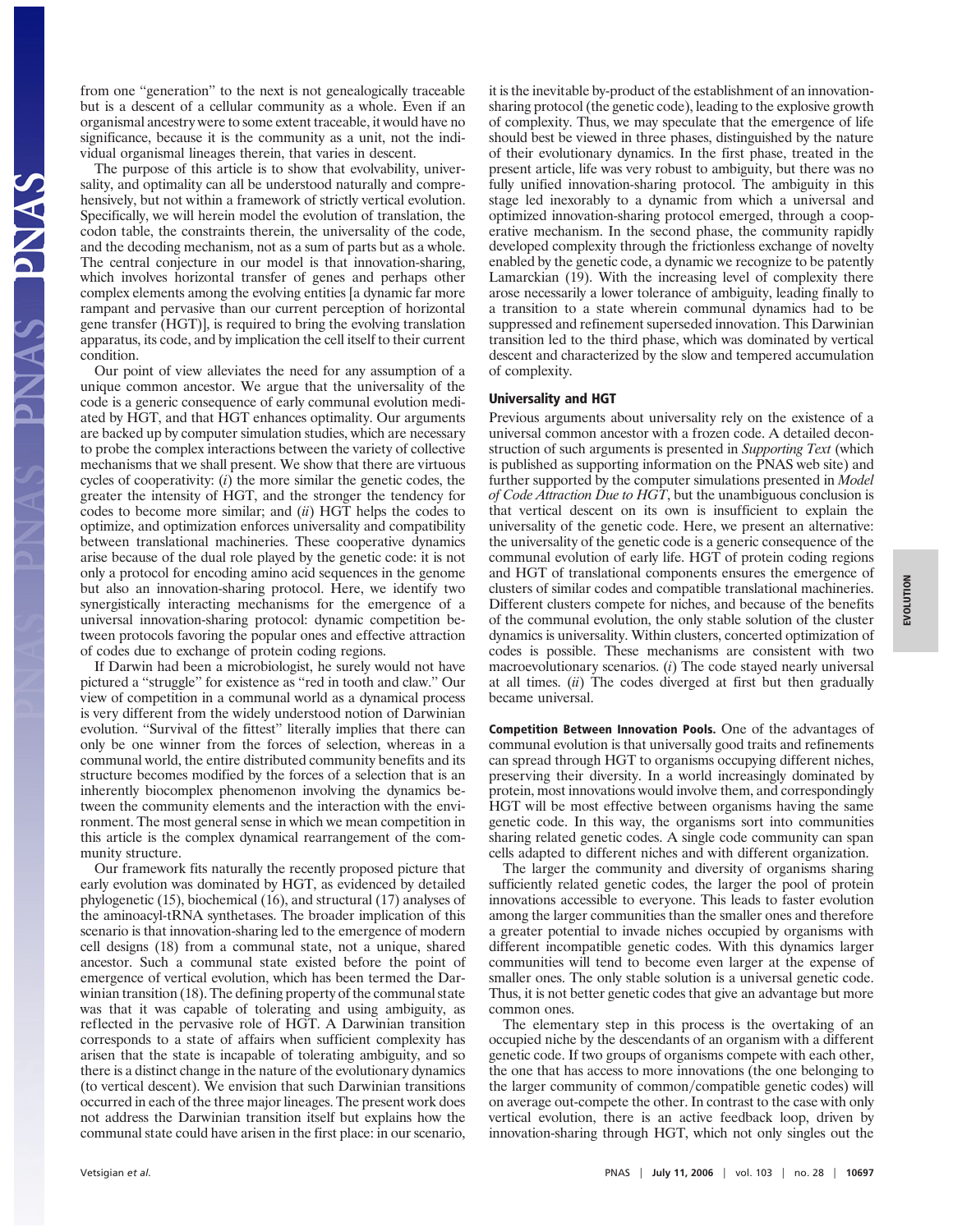genetic code from all other properties of a cell but also provides a mechanism that drives competition between codes.

This mechanism (referred to below as ''competition between innovation pools,'' or CIP) assumes that the protocols are fixed. But how did the protocols themselves emerge and evolve? How can a protocol be upgraded without destroying it?

Code Attraction and Optimization Due to HGT of Protein Coding Regions. A population of organisms occupying a niche is subject to spontaneous code mutations and is bombarded by foreign genetic material from organisms occupying different niches. Horizontally transferred genes can be useful for the recipient even if the donor has a (somewhat) different code. For example, the codon usage (e.g., synonym codon usage frequency) of a transferred gene is adapted to the donor code and is therefore different from that of the recipient. Correspondingly, there will be indirect pressure for the recipient code to readjust itself to make a better use of the new gene.

We expect that the code response would involve several characteristic time scales. On the long scale, the direction of change is to reduce ambiguity, but on the short scale, the code must be able to tolerate a greater level of ambiguity while ingesting new genes. The means available to the cell to detune the level of precision of translation may be considered to be of two essential origins: those internal to the cell, and those which are communal, reflecting the influence of the environment and neighboring cells. Mechanisms internal to the cell include change in tRNA expression levels and detuning of the ribosomal machinery itself, as is known to occur through variations in Mg ion concentration, antibiotics, and structural mutations. Communal mechanisms are likely to involve the import of tRNA from other organisms. The increase on the short time scale in translational ambiguity is compensated for on the same time scale by the beneficial effects of the new gene. Eventually, the codon and amino acid usage of the newly transferred segment will equilibrate with the rest of the genome and the indirect pressure of the donor code on the recipient code will disappear, while leaving behind its accumulated effects.

In somewhat more detail, these arguments indicate that, after a HGT event, the genetic code of the donor influences the genetic code of the acceptor. Given an alien gene, the host–alien gene system undergoes a cyclical dynamical process leading to full utilization of the new gene.In one part of the cycle, the host detunes its own code for purposes of recognizing the alien code; an example of such a detuning process has been documented in streptomycindependent mutants (20, 21) and ribosomal ambiguity mutants (22, 23) in bacteria. In the other part of the cycle, the alien gene codons are mutated to conform to the host code. This process results in the detection with greater precision of the alien signal. A snapshot of this process would reveal a genome as a mosaic of horizontally transferred fragments from other genomes with different characteristic patterns of codon usage. However, these are only the tip of the iceberg: beyond codon usage are the subtle but important changes in aminoacyl tRNA synthetase precision and the ambiguity level of the translational mechanism itself.

The interaction between the genetic codes is attractive. Typically, the closer the translation of a foreign coding region is to that in the donor, the higher is the probability that it is functional. Therefore, the selective pressure will be to change codons of the recipient code in the direction of the donor code, even if only in a probabilistic fashion. The dynamical outcome of this attraction must be uniformization. This expectation is confirmed by the computer simulations presented below.

HGT requires that the genetic codes of the host and the recipient are sufficiently similar, but how similar is sufficient depends on the nature of the proteins and the overall accuracy of decoding. There are strong reasonsto believe that the more primitive the code of the donor, the greater the genetic code distance over which HGT is possible. This is because the tolerance of the proteins to errors in their primary structure is coadapted to the error rates of the translational machinery. A cell with a non-optimal code cannot afford very capricious and therefore highly fine-tuned proteins because of the cost of discarding defective proteins. A protein that is robust to translational errors *a fortiori* is also more tolerant to translation with a different code. Conversely, the less optimized the recipient code, the more error-tolerant its proteins, and therefore the less harmful the effect on the established genes of a code change in the direction of the donor code. This has the important consequence that in the initial stages of the genetic code evolution, when the diversification tendency of codes was strongest, HGT was possible and must have been extensive despite the presence of many different codes.

HGT of Translational Components. To this point, our discussion has managed to avoid the specifics of how the genetic code is implemented in hardware, as it were. However, we cannot ignore the possibility that the translational components themselves benefited from HGT, and we now turn to this briefly.

The genetic code is a representation of a family of modules, which are universal across all organisms and are specified by the mechanisms of translation, such as tRNAs and charging enzymes (aminoacyl-tRNA synthetases in a modern-day setting). The task of improving translation and the code is also universal, i.e., largely insensitive to the niches organisms are occupying. So, is it possible that HGT of translational components played an important role in the evolution of the codes? Is there any significance in the functional separation between the translational machinery (the ribosome) and the code specificators (tRNAs and charging enzymes)? Imagine for simplicity a situation in which organisms occupying diverse niches have the same malleable genetic code and ensembles of tRNAs. The discovery of a tRNA modification that changes the code and increases its optimality (and therefore the efficiency of translation) in one organism will also be beneficial for organisms in the other niches, because of the universal benefit of optimality. Therefore, a spread of the discovery is beneficial to all recipients and can be assumed to occur through various HGT mechanisms including via active elements such as viruses and plasmids.

Therefore, if the spread through HGT is rapid compared with innovations, a core of organisms having the same genetic code can maintain its integrity while evolving toward optimality. Notice that this mechanism does not rely on common ancestry and preserves the diversity of the organisms. Moreover, this mechanism is distinct from any survival of any "fittest" species. In the absence of an attractive force that restrains deviant codes, this core of organisms would become depleted, if there was any circumstance that prevented a code update from invading specific populations. If the depletion is slow enough, the deviants will be at a communal disadvantage and disappear as described in *Competition Between Innovation Pools*.The depletion mechanism will compete against an expansion of the core because of the benefit of a common protocol shared by a large population.

Diversification of the Translation Mechanism. The special role of the genetic code as an innovation-sharing protocol leads to a possible observational consequence. In a core community of organisms that is in the process of code optimization, the compatibility of code specificators is enforced. Once the optimization of the genetic code is complete, there is no pressure to maintain compatibility. Therefore, the ''freezing'' of the universal genetic code could trigger the radiation of the underlying translational machineries. So, even if translation emerged earlier than the other basic cellular systems, but the optimization of the code took an extended time, the translational componentry would have diversified less. This is consistent with the observation that the translation mechanism is more conserved evolutionarily than the replication and transcription mechanisms. Although we do not have a complete understanding of the Darwinian transition (18), our argument suggests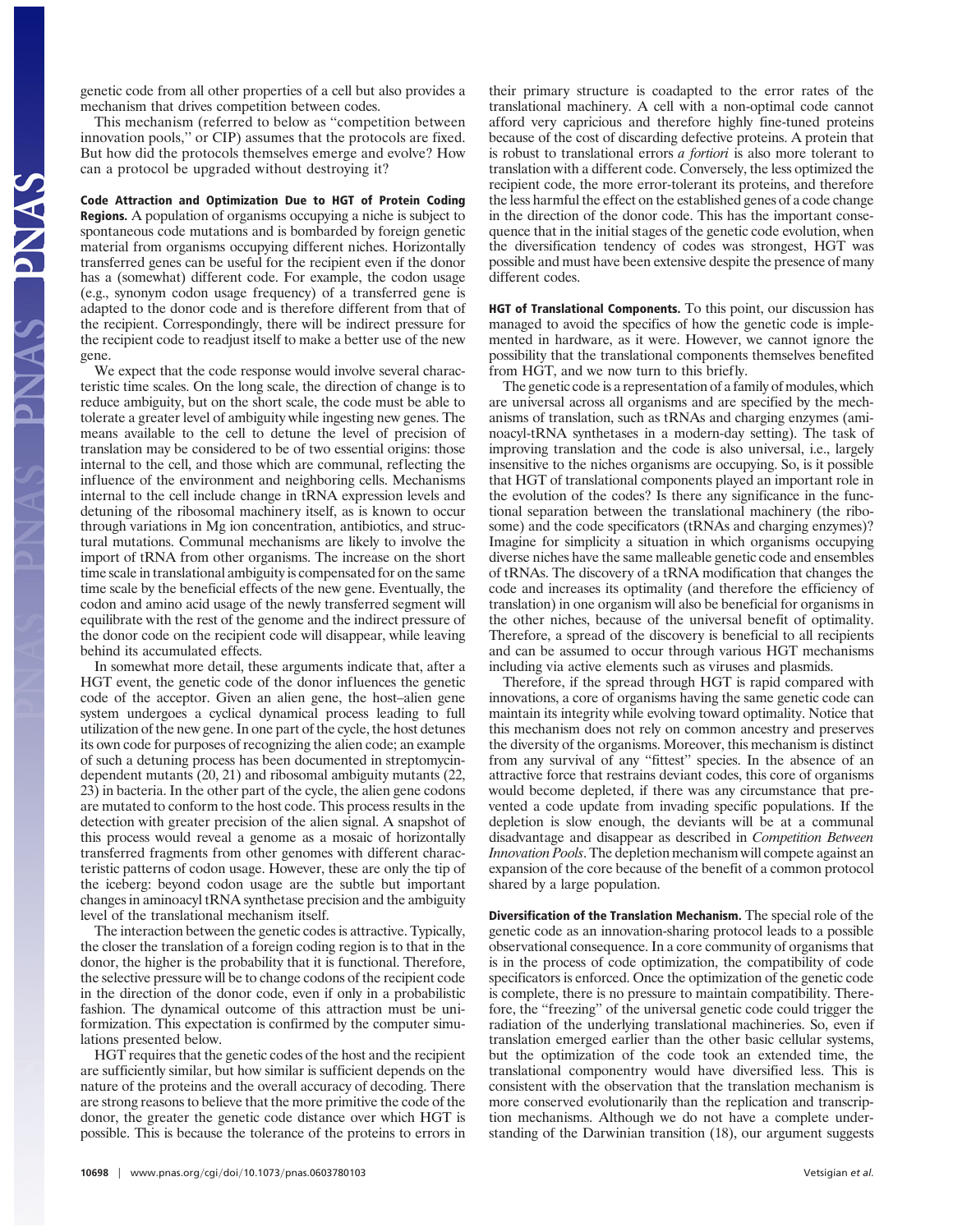that code universality and optimality were necessary but not sufficient mechanisms for the transition to vertical evolution.

Interactions Between HGT Mechanisms. The different collective mechanisms enabled by HGT and outlined above are also capable of synergistically interacting with each other.

We saw above that the evolutionary expansion of the most popular cluster of codes provides the necessary support for the maintenance of an otherwise weakly depleting universal core. The opposite is also true. The CIP mechanism is ineffective if there are no clusters of sufficient size on which it can operate. The establishment of such clusters is greatly facilitated by the HGT of code specificators and protein coding regions. Distribution of modules enforces modularity that in turn enforces the distribution of modules. Similarly, exchange of protein coding regions enforces universality, thus making it easier to exchange genes. Therefore, there are positive feedback loops that provide at least local stability to the protocols and turn them into effective degrees of freedom at a longer time scale. The global stability and universality is then guaranteed by the ''winner takes all'' nature of the CIP.

**ANA** 

HGTs of code specificators and protein coding regions interact not only through the CIP mechanism but directly as well. If an organism obtains a gene from another niche, its place in the ecosystem is such that it has potential contact with the genetic material of the donor. Therefore, the recipient has a better than random chance to obtain the right code specificator from the donor as well, before the special codon usage of a recently acquired trait drifts. The exchange of code specificators provides a channel through which codes can become more similar in response to the attraction of codes due to exchange of protein coding regions.

In summary, it is the interaction between the different mechanisms outlined above that makes the emergence and maintenance of universality robust. At the same time, because of the complexity of the problem, it is useful to study the different components in isolation as well.

HGT and the Observed Statistical Properties of the Genetic Code. So far, we have argued that HGT and the special role of the genetic code as an innovation-sharing protocol alleviate the conceptual difficulties in understanding the simultaneous universality and evolvability of the genetic code. Does this improved understanding help us explain some of the statistical features of the modern genetic code? And how can we expose the signatures of the above mechanisms that are buried in the functional and structural design of the translational system and its phylogenetic variations?

To address this, one needs to complement the above generic mechanisms with insight about the elementary evolutionary changes of the genetic code. Our goal in the remainder of this article is to attempt to identify robust or generic statistical properties of translation that arise from our proposed evolutionary mechanisms but that are relatively insensitive to fine details. To begin, we model the code attraction mechanism and ask, What is the effect of HGT on the optimality of the genetic code?

We employ genetic code dynamics similar to that first introduced by Sella and Ardell (24–26). The main feature is the coevolution between the genetic code and codon usage at different functional sites. The code determines the codon usage at mutation selection equilibrium. In turn, the codon usage determines the fitness costs or benefits of the accessible code changes, thus guiding the code's evolution. Code changes that are beneficial given the typical codon usage of a population can invade it. To account for HGT, we couple the evolution of different codes by postulating that a fraction of each genome consists of pieces coming from other genomes.

The virtue of the model of Sella and Ardell is that it is a closed model of the evolution of the genetic code and shows that the evolvability barrier is surmountable in a protein-dominated world. Its shortcoming is that it does not address the fact that translation is a dynamical process, with competition between its various components. This means that the model of Sella and Ardell on its own is not adequate to identify generic statistical signatures of the evolutionary mechanisms of translation, because the statistical properties of the code and the structure of the translational system are precisely the stable resolutions of the design tradeoffs and evolutionary conflicts inherent to translation.

The code attraction mechanism that we use at this point is also insensitive to the implementation of translation and so hasthe same shortcoming. Thus, combining itwith the model of Sella and Ardell, we will still not be able to address all evolutionary aspects of the problem. Nevertheless, such a model, although admittedly too simple for our ultimate goals, can, encouragingly, still explain the universality and optimality of the genetic code. The only key aspect of translation that it is necessary to incorporate, even if by introducing it by hand, is mistranslation.

At a next level in the hierarchy of models, one needs to incorporate the tRNAs as agents of both the collective molecular effort of translation and the communal evolution of the genetic codes.In contrast to the above, in such models mistranslationwould become a dynamical variable that emerges from the competition itself. This lower level of description entails a richer suite of observational outcomes and provides a unique and essential role for the organism as a resource manager and conflict regulator for the various dynamical processes within it.

## Model of Code Attraction Due to HGT

We first describe the modeling of the genetic code and mistranslation errors, then define the proteome structure and the reproductive success of genomes as a function of their codon sequences. We show how to compute the probability distribution of codons at different functional sites at mutation selection equilibrium. Finally, we present a simulation algorithm that incorporates HGT.

**Genetic Code.** The genetic code is a probabilistic map  $\text{Prob}(c \rightarrow \alpha)$ between codons and amino acids. The map is probabilistic because the charging of tRNAs with particular amino acids and the decoding of codons through competition of tRNAs are probabilistic molecular events. Quite generally,

$$
Prob(c \to \alpha) = \sum_{t} T_{ct} C_{t\alpha},
$$
 [1]

where  $T_{ct}$  is the probability that a codon  $c$  is read by tRNA species *t*, and  $C_{t\alpha}$  is the probability that it is charged with amino acid  $\alpha$ . Assuming one-to-one mapping between tRNA species and codons and equal concentrations of different tRNAs, and ignoring mischarging, we set

$$
Prob(c \to \alpha) = \sum_{c'} T_{cc'} \delta_{aa(c'),\alpha},
$$
 [2]

where the sum is over the codons and  $T_{cc} = \nu/9$  if *c* and *c'* are nearest neighbors,  $T_{cc} = 1 - \nu$  and  $T_{cc'} = 0$  otherwise, with  $\nu$  being the mistranslation rate. (9 is the number of neighbors for codons consisting of three letters and an alphabet of size 4.) *aa*(*c*) is a map between the codons and amino acids, which will be referred to as the code.

**Genome and Proteome Structure.** A genome is a sequence of codons that is translated to an amino acid sequence. Each genome position *x* belongs to a site type  $s(x)$ . A site type *s* is characterized by the fitness score  $W_{\alpha s}$  of the different amino acids that can be present at that site. The matrix *W*, together with the frequencies  $\{L_s\}$  of the different site types in the genome, constitutes the structure of the proteome. Assuming that amino acid substitutions at different genome positions have independent effects on fitness, we construct the proteome fitness score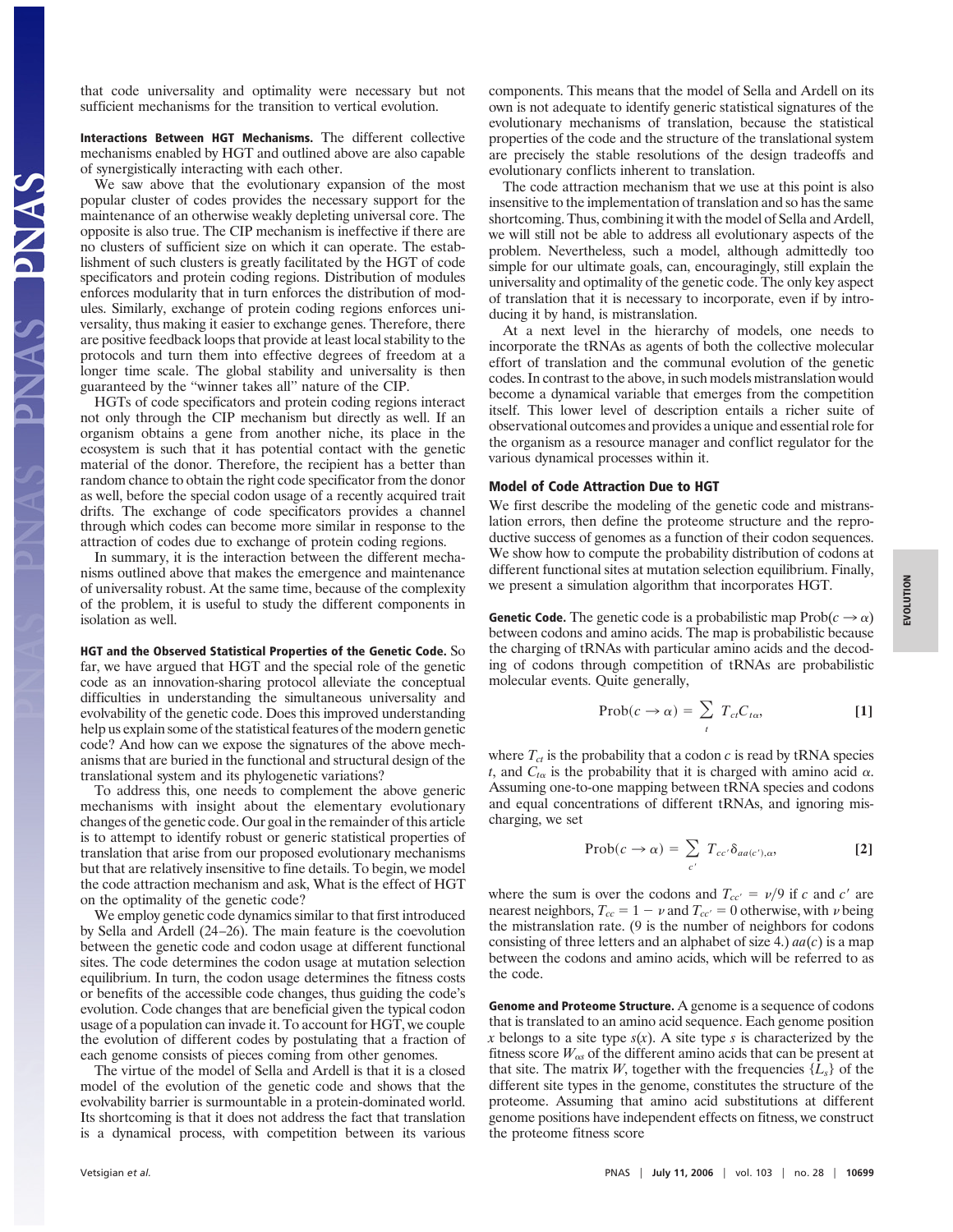

$$
A(\{\alpha(x)\}) = \prod_{x} W_{\alpha(x),s(x)},
$$
 [3]

where the product is over all genome positions and  $\alpha(x)$  is the amino acid at position *x*.

Codon Usage. Since different positions belonging to the same site type are phenotypically indistinguishable in the model, we can describe the genome by the matrix  ${u<sub>sc</sub>}$  that specifies the frequency of codon *c* among sites of type *s*.

Genome Fitness. Accommodating the probabilistic nature of translation, we set the fitness of a genome to be the average of the proteome fitness score over many translations, i.e.,  $f = \langle A \rangle$ . Since translations of different codons are independent,

$$
f({c(x)}, code) = \prod_{x} \langle W_{\alpha(x),s(x)} \rangle \equiv \prod_{x} F_{s(x),c(x)}.
$$
 [4]

Putting everything together and switching from codon sequence to codon usage representation, we end up with

$$
f(\text{code}, \{u\}) = \prod_c \prod_s \left\{ \sum_{c'} T_{cc'} W_{aa(c'),s} \right\}^{L_s u_{sc}}.
$$
 [5]

Equilibration of Codon Usage. Given the matrix of mutational effects  ${F_{sc}(\text{code})}$ , defined above, what is the codon usage  ${u_{sc}}$  in an asexual population of an infinite size and large genomes at a mutation selection equilibrium? Mutational pressure is characterized by the matrix  $M_{cc}$  specifying the probability that codon  $c$  will mutate into codon  $c'$  in one generation. It is assumed independent of the site type and genome position. Any mutational biases could be incorporated in  $M_{cc}$ . Here, we focus on equally probable single nucleotide changes. In this case, *M* is specified by a single parameter  $\mu$ , which is the probability for a mutation at a given site in one generation. Following Sella and Ardell (24), the codon usage at a site of type *s* is given by the eigenvector corresponding to the largest eigenvalue of the matrix

$$
Q_{cc'}^{(s)} \equiv M_{cc'} F_{sc'}.
$$

The matrix *Q* reflects the application of selection followed by mutation.

The parameters of the model described above are *N*s, the number of site types;  $N_a$ , the number of amino acids; the  $N_a \times N_s$  matrix *W*;

**Fig. 1.** Communal evolution toward optimality of 80 codes with (blue) and without (red) HGT of coding regions. There is no barrier to HGT between different codes. The initial conditions are the same for both runs. Parameters:  $H = 0.4$ ,  $\phi = 0.99$ ,  $\mu = 10^{-4}$ ,  $\nu = 0.01$ . (*A*) Time development of the average amino acid distance between neighboring codons, a proxy for code optimality. (*B*) Probability distribution histogram of code optimality for randomly generated codes. The horizontal axis is the frequency with which a given code optimality occurs; the vertical axis is the same as in *A*. (*C*) Time development of the average distance between codes.

and a vector  $\{L_s\}$ , specifying the relative frequencies of the different site types, the mutation rate  $\mu$ , and the mistranslation rate  $\nu$ .

Model Dynamics. Now we consider an ensemble of populations with different codes and present the dynamics.

- 1. There are *N* entities, each with its own genetic code *aa*(*c*) and codon usage *usc*.
- 2. At each step an entity, the acceptor, and *K* random donor entities are chosen at random. The acceptor codon usage is updated according to the rule

$$
\left(1 - \frac{H}{K} \sum_{k=1}^{K} P_k\right) u_{si} + \frac{H}{K} \sum_{k=1}^{K} P_k u_{si}^{(k)} \to u_{si},
$$
 [7]

where  $u_{si}^{(k)}$  is the codon usage of donor *k*, and  $p_k$  is some measure of the compatibility between the donor and acceptor codes expressing the probability of acceptance. Here, we study the case with no barrier to HGT of coding regions, i.e.,  $p_k = 1$ . *H* is the fraction of the acceptor genome that is a mosaic due to HGT.

- 3. We attempt to change the code of the acceptor. We examine in random order the possible elementary changes of the code until we find one that is acceptable or exhaust all of the possibilities. We accept a candidate change if it increases or at least preserves the fitness, calculated by using the mosaic codon usage {*usc*} and Eq. **5**. An elementary code change reassigns a single codon to a different amino acid.
- 4. We equilibrate the acceptor codon usage by finding the eigenvectors corresponding to the largest eigenvalues of the matrices *Q<sup>s</sup>* .
- 5. We repeat the cycle.

The CIP mechanism, which clearly facilitates universality (and given enough time generically leads to universality), is factored out from the simulations to concentrate on the code attraction mechanism. Each evolving entity in the ensemble can be thought of as a different ''species'' (or ecotype). While within each species the evolution proceeds through invasions of code variants with higher fitness, the different species are stable and their number is fixed, thus blocking the CIP mechanism.

### Results: Genetic Code Coevolution Toward Optimality and Universality

We evolved ensembles of codes with and without HGT and measured the time evolution of the average distance between codes